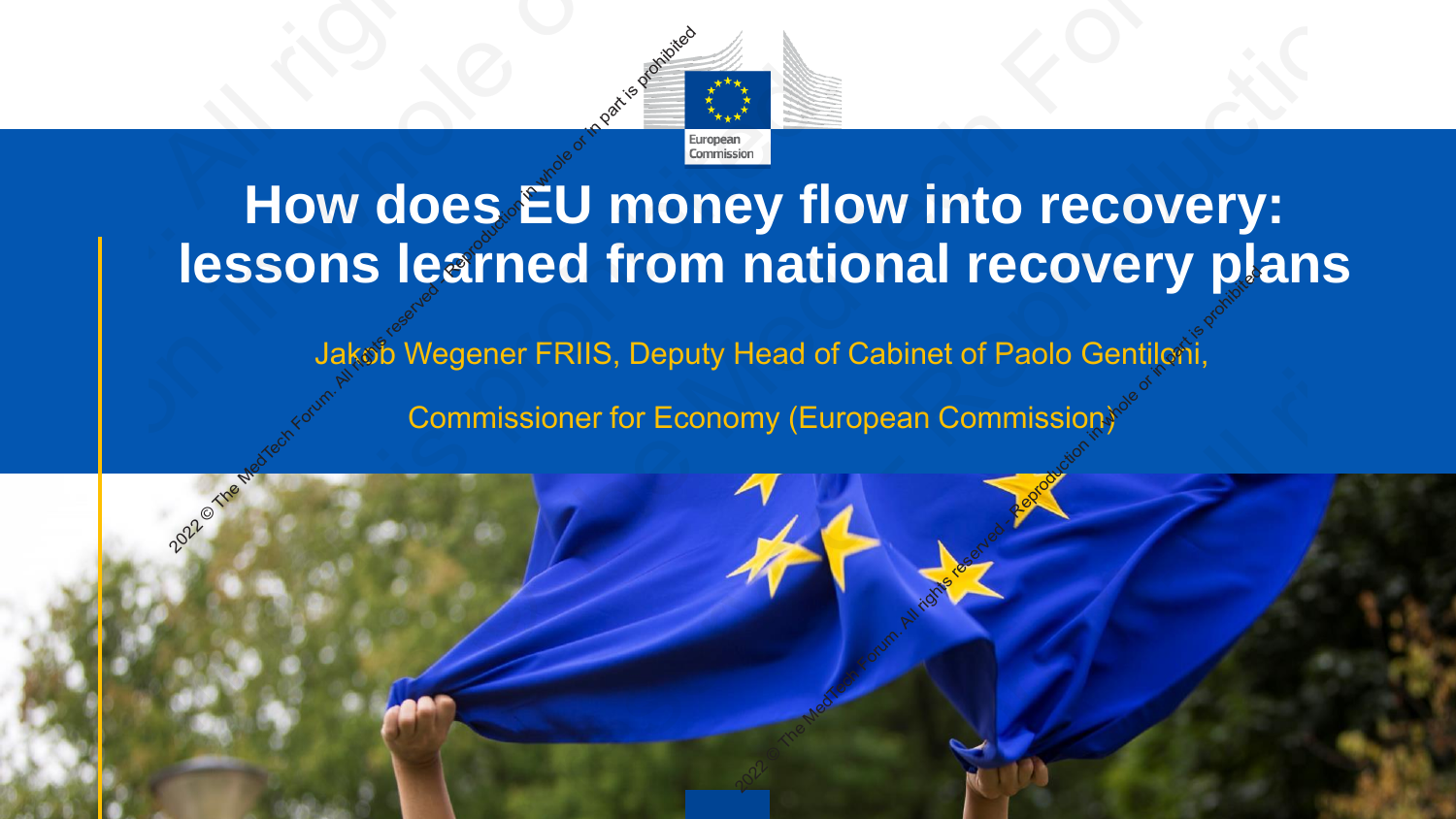# **From crisis management to recovery support**

![](_page_1_Figure_1.jpeg)

![](_page_1_Figure_2.jpeg)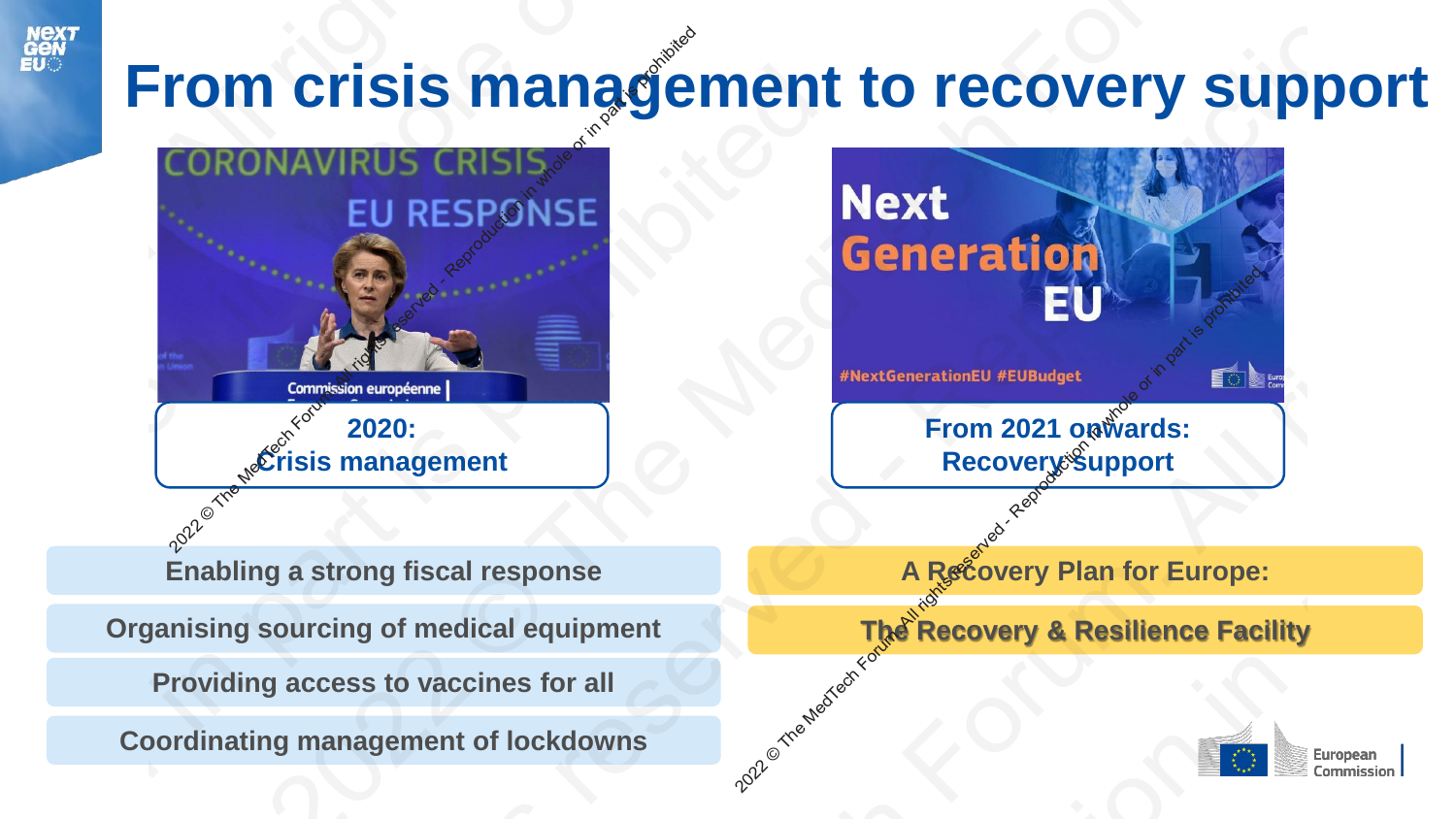![](_page_2_Picture_0.jpeg)

![](_page_2_Figure_1.jpeg)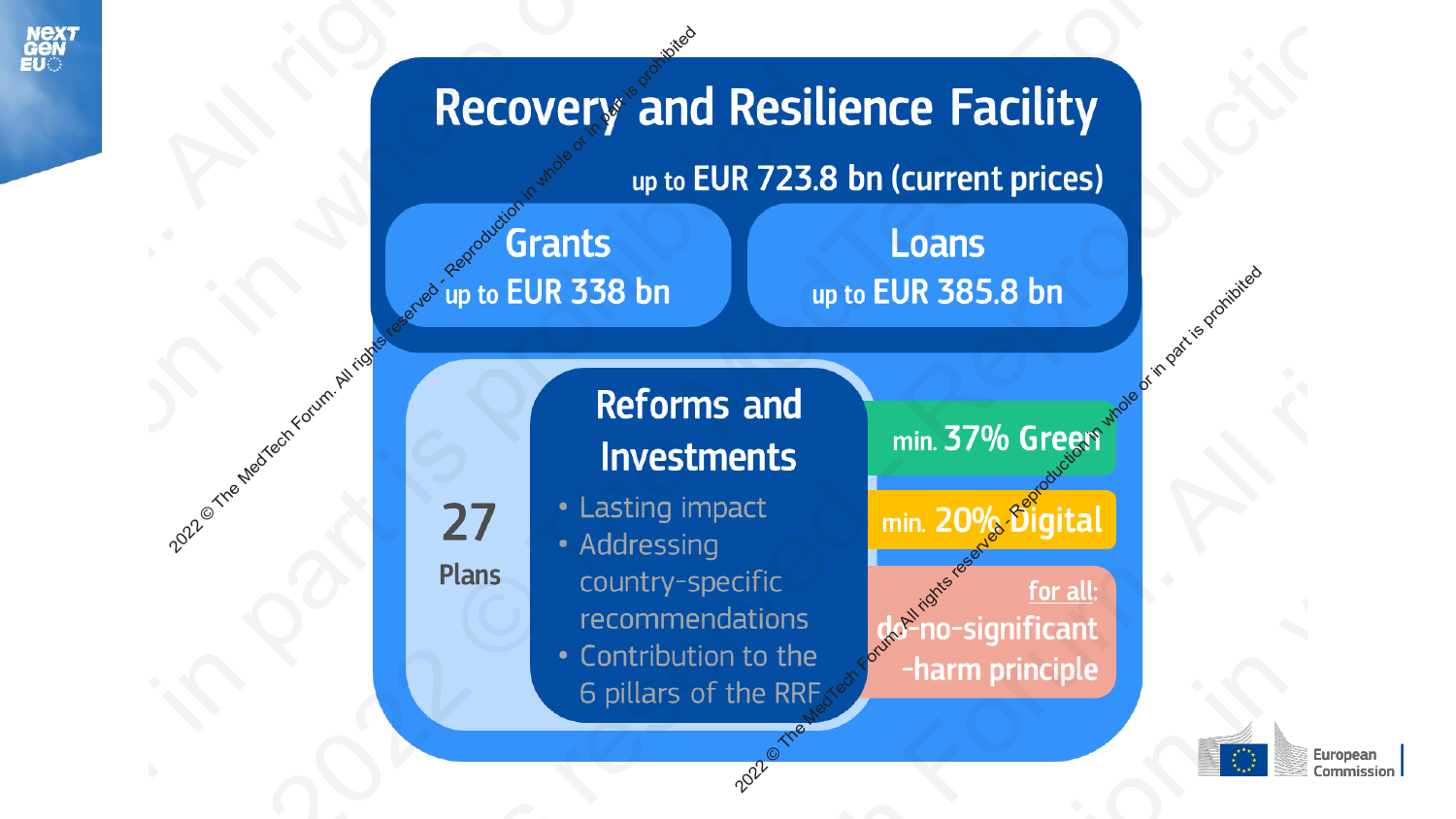![](_page_3_Picture_0.jpeg)

## Recovery and Resilience Plans: Six pillars

![](_page_3_Figure_2.jpeg)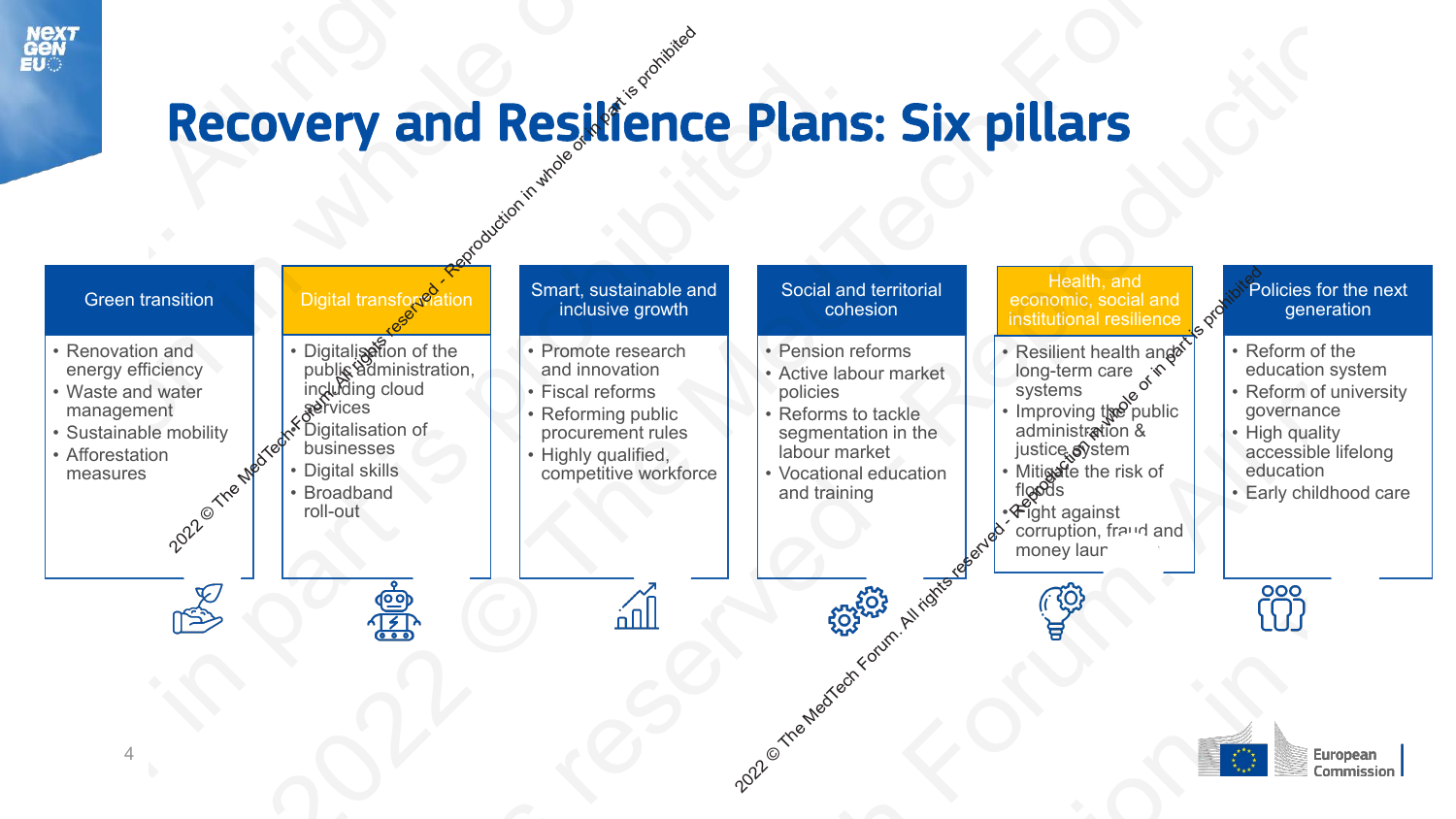# **State of play on implementation**

![](_page_4_Figure_1.jpeg)